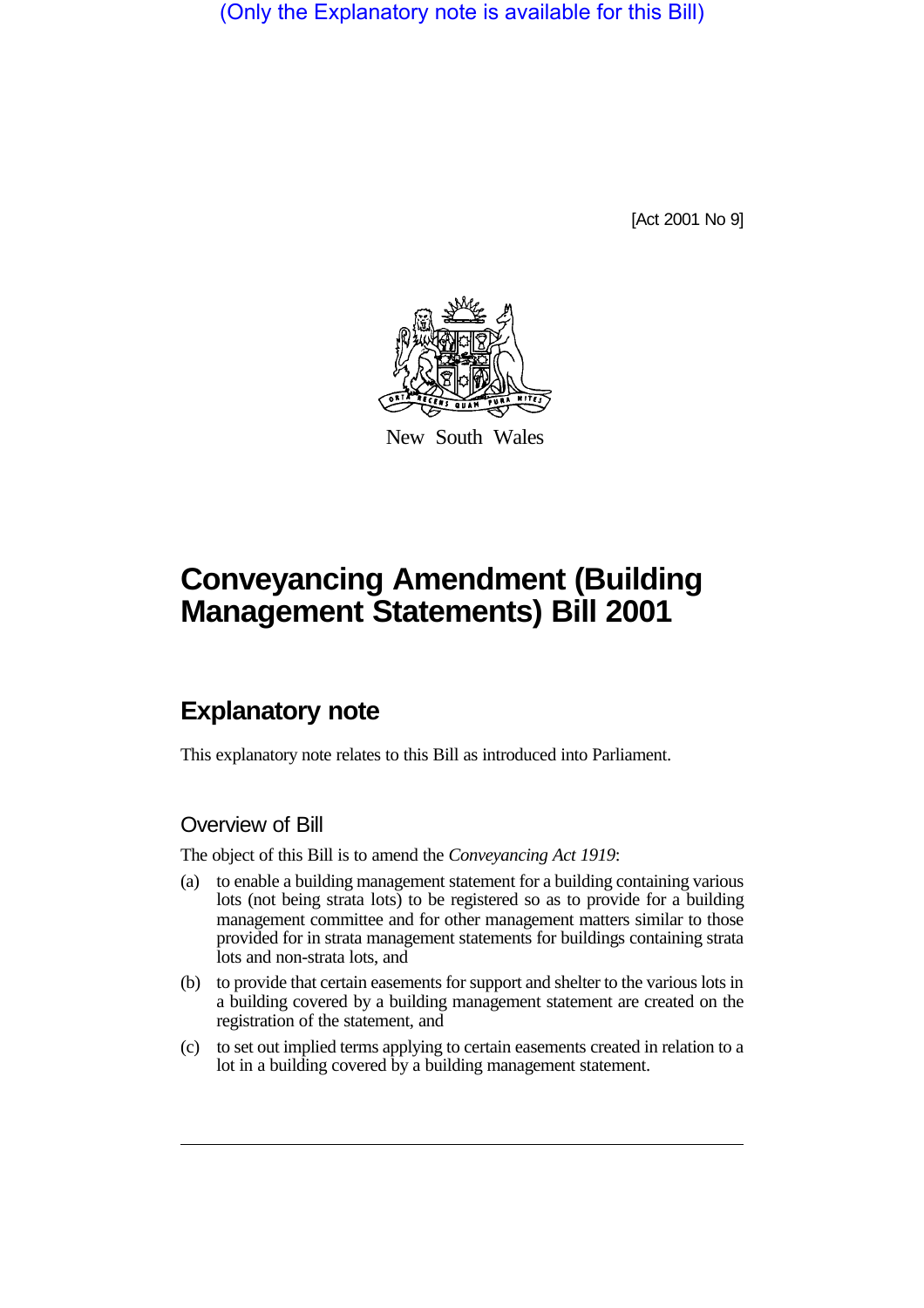Conveyancing Amendment (Building Management Statements) Bill 2001 [Act 2001 No 9]

Explanatory Note

#### Outline of provisions

**Clause 1** sets out the name (also called the short title) of the proposed Act.

**Clause 2** provides for the commencement of the proposed Act on a day or days to be appointed by proclamation.

**Clause 3** is a formal provision giving effect to the amendments to the *Conveyancing Act 1919* set out in Schedule 1.

### **Schedule 1 Amendments**

**Schedule 1 [1]** inserts a new Division 3B into Part 23 of the *Conveyancing Act 1919* containing proposed sections 196B to 196L.

Proposed section 196B provides that the Division applies only to land under the provisions of the *Real Property Act 1900*.

Proposed section 196C defines certain expressions used in the Division. A *stratum lot* is defined as a lot that is limited in height or depth (or both) by reference to specified datum but that is not a strata lot within the meaning of the *Strata Schemes (Freehold Development) Act 1973* or the *Strata Schemes (Leasehold Development) Act 1986*. A *plan of subdivision of a building* is defined as a plan of subdivision for a building or part of a building that contains a stratum lot.

Proposed section 196D enables the Registrar-General to register a building management statement for a building and its site at the same time as registering a plan of subdivision of the building, or at a later time.

Proposed section 196E sets out the formal requirements for a building management statement, or an amendment of a building management statement, proposed to be registered under the Division. A registered building management statement, as in force from time to time, must also comply with requirements specified in proposed Schedule 8A (to be inserted by Schedule 1 [2] to the Bill). Proposed Schedule 8A requires a building management statement to include information and provide for certain matters, including, for example, the establishment of a building management committee, the obtaining of insurance for the building and the resolution of disputes. Schedule 8A also specifies other management matters that may be included in a building management statement.

Proposed section 196F requires particulars of a registered building management statement to be included in relevant folios of the Register kept under the *Real Property Act 1900*.